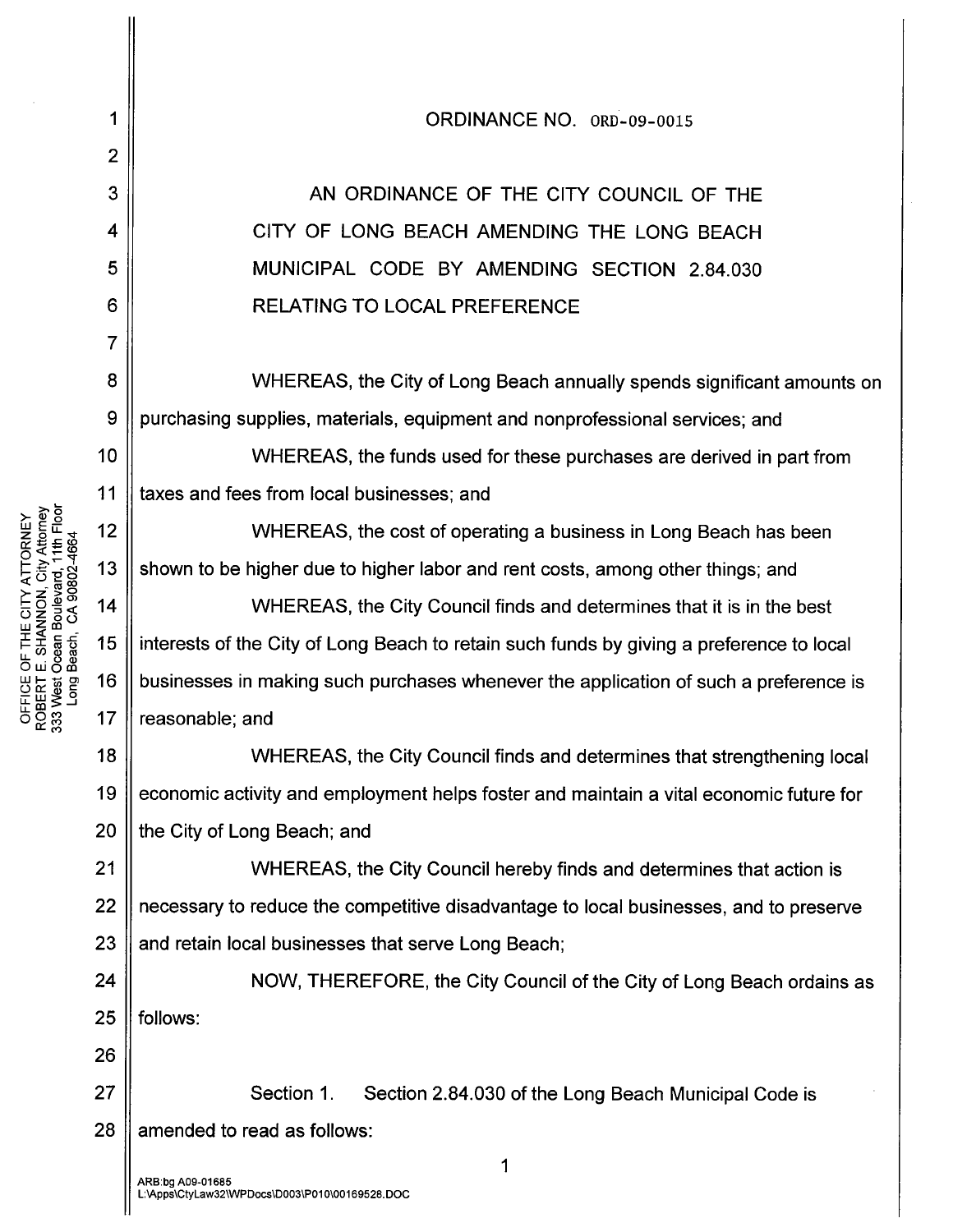2.84.030 Local preference.

A. This Section implements Section 1803 of the City Charter and is based on findings that the amount of local preference described in this Section for local businesses is in the public interest and is necessary to ease disadvantages suffered by local businesses due to the higher costs of doing business in the City of Long Beach.

B. A bid for furnishing materials, equipment, supplies and nonprofessional services pursuant to Section 2.84.010 relating to the authority of the City's Purchasing Agent to make purchases for City departments reporting to the City Manager shall be reduced by the amount described below in making a determination whether or not the bidder is the lowest responsible bidder, if the bidder meets the following criteria:

1. Has a current, valid business license from the City of Long Beach showing a place of business within the City limits; and

2. Has a current, valid seller's permit (also known as a sales tax permit) showing a place of business within the City limits.

C. A bid from a bidder meeting the criteria described in Subsection B of this Section shall be reduced by ten percent (10%). The maximum preference a bidder may be awarded pursuant to this Section and any other provision of law shall be ten percent (10%). However, in no case shall the maximum preference cost under this Section exceed ten thousand dollars (\$10,000) for any bid.

D. This Section shall not apply to bids for purchases made by the Director of Library Services pursuant to section 1801 of the City Charter or to purchases made pursuant to Section 1807 of the City Charter. This Section shall also not apply to bids for purchases funded by any tidelands fund, by any grant funds, and by any funds received from the state of California. This Section shall not apply to bids for public works, as that term

1

2

3

4

5

6

7

8

9

10

11

18

19

20

21

22

23

24

25

26

27

28

2